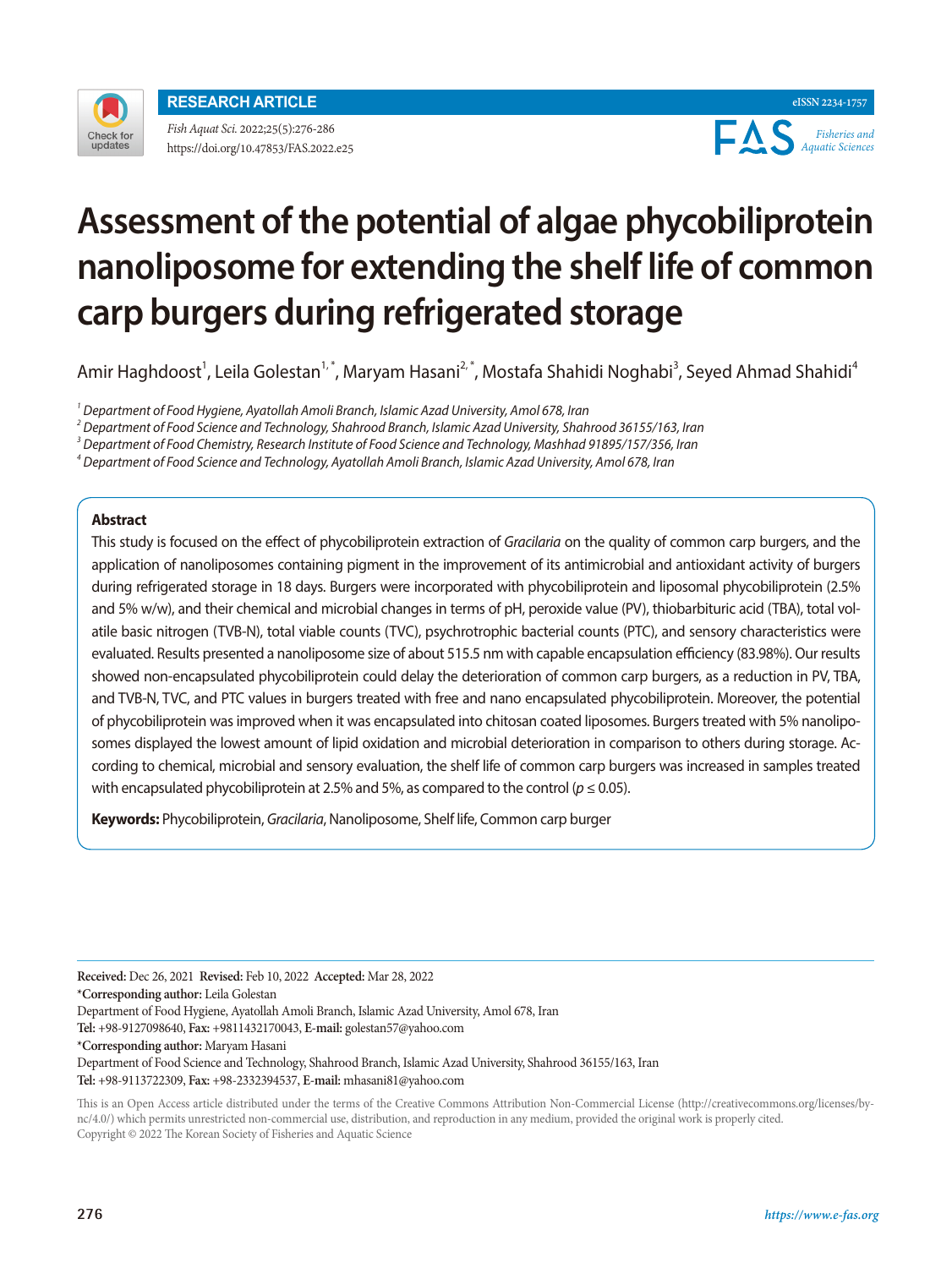# **Introduction**

In recent years, ready-to-cook products like fish burgers are produced commercially in different communities of the world. Fish products are a rich source of protein and polyunsaturated fatty acids (PUFAs) which play a key role in human health (Raeisi et al., 2019). Generally, due to the high percentage of unsaturated fatty acids, free amino acids, and water activity, they are more sensitive to oxidation which leads to deteriorating food quality, undesirable changes in organoleptic and nutritional value. Application of natural antioxidants has attracted more attention for inhibiting oxidation and increasing the shelf life of fish products (Avadí & Fréon, 2015). Nevertheless, the natural bioactive compounds are unstable and more sensitive to conditions as temperature, oxygen and light, pH and presence of other nutrients during storage and food processing (Hasani et al., 2018). The encapsulation of bioactive compounds is a useful strategy to overcome these limitations by improving the physical and chemical stability of the phenolic compound-controlled release and protecting these compounds from reaction with food components (Fang & Bhandari, 2010). Previous study (Gortzi et al., 2006) has also reported that encapsulation of bioactive compounds such as phenolic extracts can increase the antioxidant and antimicrobial activity of compounds and retain the stability of antioxidants and antimicrobials during long storage. Liposomal encapsulation systems (spherical bilayer vesicle) are considered as an effective and nontoxic method to provide higher encapsulation efficiency, superior bioavailability, and large-scale production with low cost for encapsulation of bioactive and unstable compounds (Shim et al., 2013).

Some studies showed nano biopolymers like chitosan can notably improve physicochemical stabilization due to covalently or non-covalently bounding (Tan et al., 2017). Phycobiliproteins are a group of colored proteins present commonly not only in cyanobacteria (blue-green algae) but also in red algae, cryptomonads, etc. They are extensively commercially used in foods, cosmetics, biotechnology, pharmacology and medicine. Phycobiliproteins have high potential pharmaceutical and biological properties. Phycobiliproteins are a group of colored proteins with biological activity that are commonly introduced in red algae and cyanobacteria (blue-green algae) etc. Phycobiliproteins are generally noticed as safe (GRAS) food used in food products (Fernandez-Rojas et al., 2014). The utilization of phycobiliproteins as natural functional food additives due to high potential pharmaceutical and biological properties have global demand in the aspect of the toxicity and carcinogenesis of the synthetic food colorants. Therefore, the objective of the present study was to extract phycobiliproteins from *Gracilaria gracilis* and incorporate nanoliposomes contain phycobiliproteins into common carp burgers. The physicochemical, antioxidant properties and the effect of nanoencapsulated phycobiliproteins on the quality of burgers, and the potential efficacy of the liposomal system in the development of its antimicrobial and antioxidant activity during refrigerated storage (4℃) were evaluated.

# **Materials and Methods**

## **Materials**

The red algae *Gracilaria gracilis* was purchased from the Iranian National Algae Culture Collection (Tehran, Iran). The sunflower oil (Oila oil company, Tehran, Iran) was procured at a local market. Soy lecithin and glycerol were purchased from Merck Company (Darmstadt, Germany). The coating materials were the chitosan with low molecular weight (75%–85% degree of deacetylation) (Sigma-Aldrich, St. Louis, MO, USA). All other chemicals and reagents were of analytical grade. Distilled and deionized water was used for the preparation of all solutions.

#### **Extraction of phycobiliproteins (PBPs)**

The dried *Gracilaria gracilis* was milled and then mixed with 0.05 M sodium phosphate buffer (pH 6.8) under continuous stirring. The algae cells were further broken using ultrasonic waves in the ice bath and then stirred continuously for 8 h at 4℃. Cell residue was removed by centrifugation (10,000×g, 15 min) and the supernatant was collected. Phycobiliproteins (PBPs) were separated from the supernatant ammonium sulfate precipitation in two steps. The supernatant was removed after the salting-in treatment of 20% saturation of ammonium sulfate at first. The solution was centrifuged at 10,000×g for 15 min and then the resulting supernatant was set to 45% saturation of ammonium sulfate. After centrifugation, the sedimentation between 20% and 45% saturation of ammonium sulfate was collected and dissolved in 100 mL sodium phosphate buffer (pH 6.8). The sample was lyophilized for future study.

#### **Preparation of nanoliposomes**

The nano-liposomes containing macroalgae phycobiliprotein were prepared as slight modification according to Rasti et al. (2012) method. First, lecithin and sunflower oil was placed in a heating bath (30℃) to ensure dissolve lecithin in oil completely.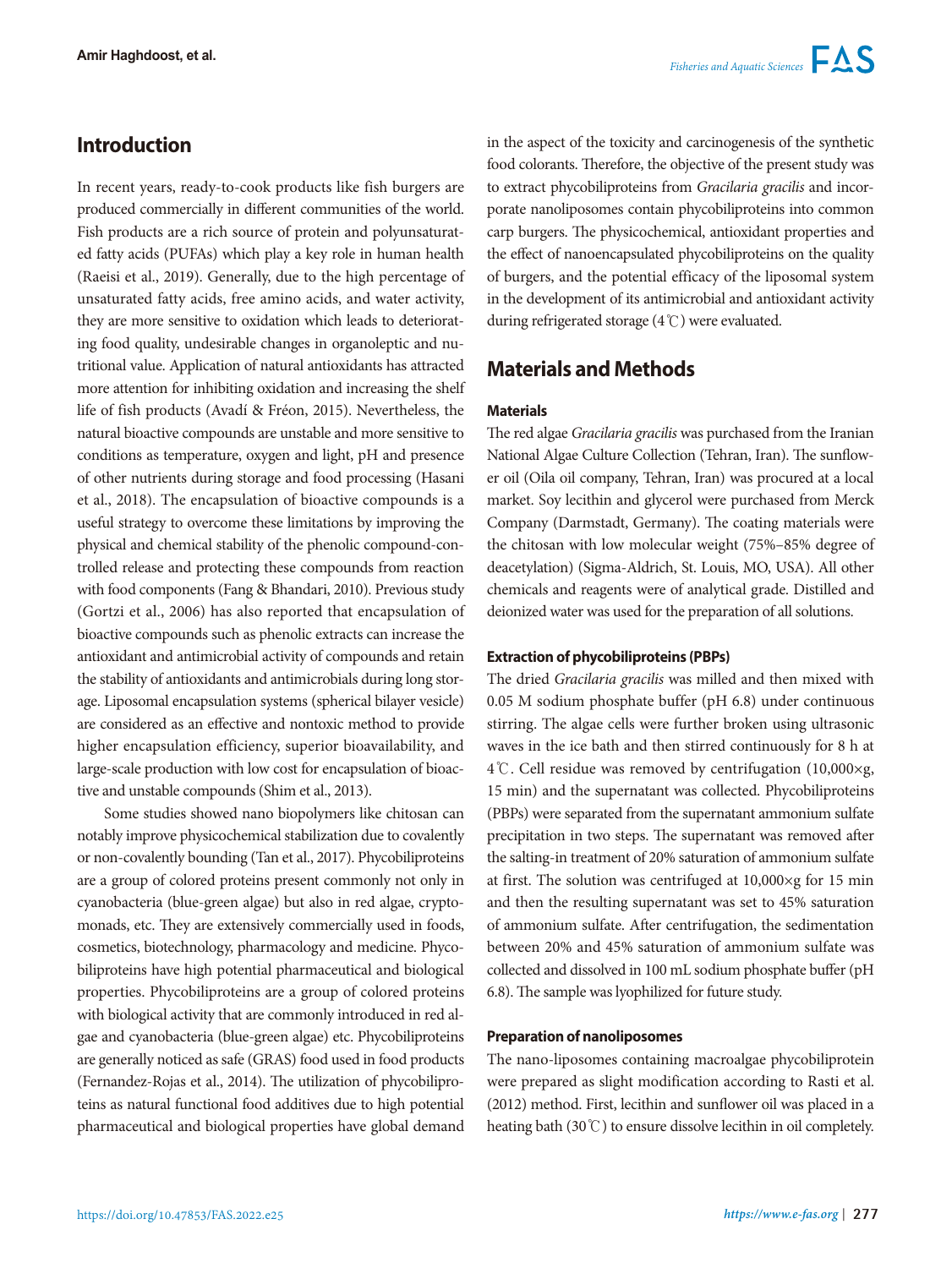Then, the phycobiliprotein was added to the lecithin-oil mixture during constant stirring on a hotplate. The solution was hydrated by adding deionized water and glycerol (final concentration 2%, v/v and preheated to 30℃) and then homogenized for 15 minutes. Uncoated liposomes and coated liposomes with chitosan (0.5%, 1%, and 1.5% w/v) are homogenized under high pressure (chitosan solution was prepared by dissolving chitosan in 1% v/v in acetic acid). To have the smaller particle mean size of the liposomes, the liposomal suspension was subjected to a sonication process in an ice bath (7 min, 1 s on and 1 s off) using a probe (Sonicator, 200 UPS, Dr. Hieschler, Teltow, Germany). Samples where are exposed to nitrogen gas and kept at room temperature for further analysis. Finally, lipid vesicles were obtained by freeze-drying (Fig. 1).

# **Analysis of phycobiliproteins (PBPs) nanoliposome** *Particle size, polydispersity index (PDI) and zeta potential*

The hydrodynamic particle size and zeta potential of nano-capsules were determined by Malvern Zetasizer 3000HS (Malvern Instruments, Malvern, UK). Zeta potential provides information about the potential difference between the dispersion medium and the stationary layer of the fluid attached to the dispersed particle, which helps to know about the stability of the nano formulations. Measurements were made using aqueous diluted samples (2:1 ratio). Using the principle of photon correlation spectrometry, this instrument also gives the measurement of particle-size distributions in the range.

#### *Determination of encapsulation efficiency (EE)*

Encapsulation efficiency (EE) was obtained based on Fathi et al. (2013) method with slight modification. The filtration method using 50 cc filtered falcon tubes (Biologix, Jinan, China) will be used to determine the encapsulation efficiency of nanoliposomes containing phycobiliproteins. For this purpose, 1,000 μL of the nanoliposome is added to the upper part, then the tube is centrifuged at 12,000×g for 10 minutes. After centrifugation, the liquid passed through the filter is separated and the amount of adsorption is read by a spectrometer (6800 UV/VIS model, Jenway, Staffordshire, England) (Fathi et al., 2013). Percentage efficiency (EE) is calculated according to the following equation:

$$
EE(%) = W_T - W_F / W_T
$$

Where  $W_T$  is the total weight of the phycobiliprotein used in the nanoliposome formulation and  $W_F$  is the amount of free phycobiliprotein in the filtered phase.

## **Determination of antioxidant activity of PBPs by DPPH, ABTS radical scavenging method**

The capacity of the PBPs and encapsulated PBPs in nanoliposome to scavenge the free radical 1,1-diphenyl-2-picrylhydrazyl (DPPH) was determined using the research by Ojeda-Sana et al.



**Fig. 1. Schematic representation of the nanoliposome preparation procedure and utilization in fish burger.** PBPs, phycobiliproteins.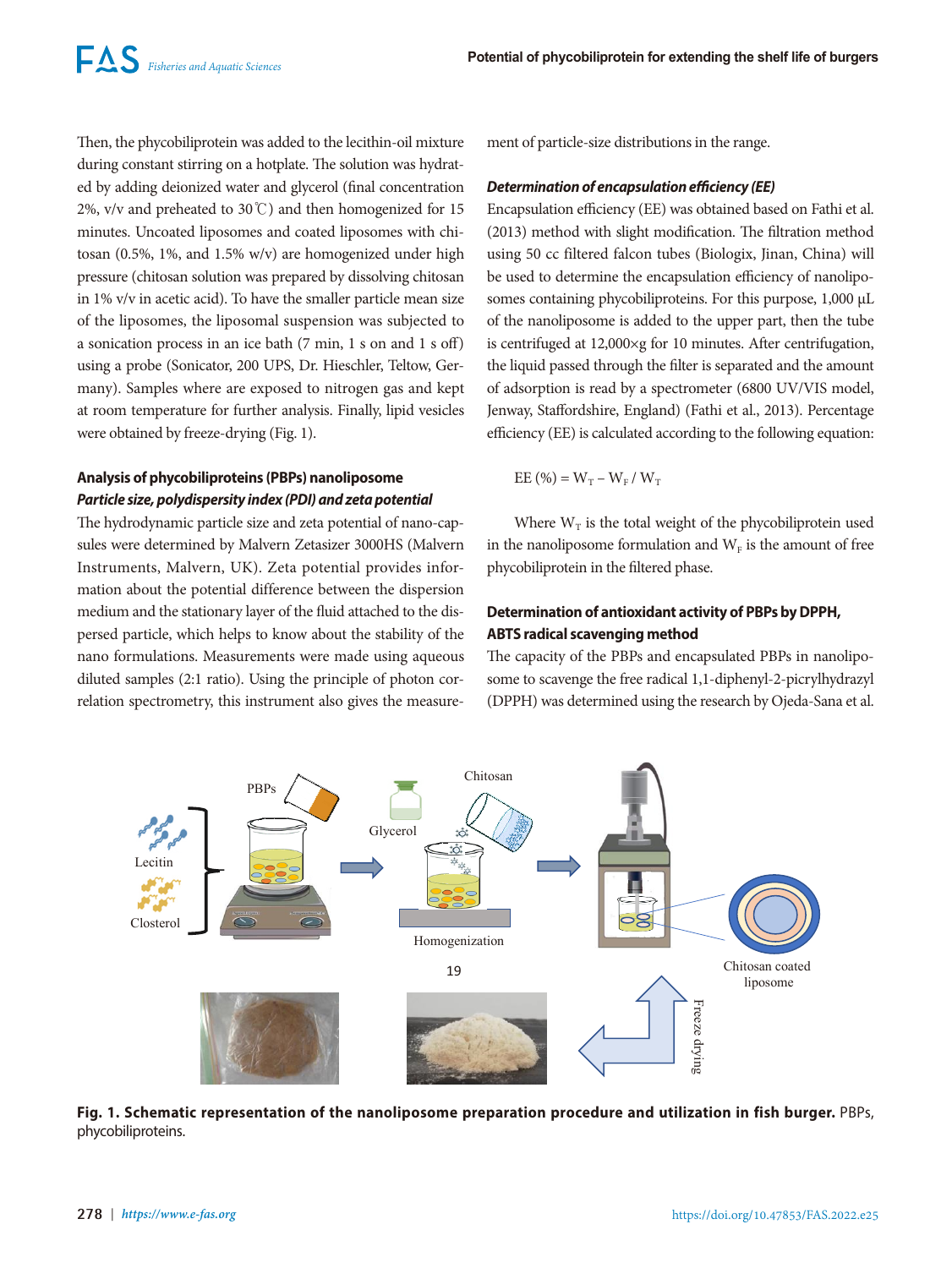(2013) with some modifications. The 2,2-azino-bis-3-ethylbenzothiazoline-6-sulfonic acid (ABTS) radical scavenging activity was determined as described by Leite et al. (2011) to assay the antioxidant capacity of free and nano encapsulated samples. First, the nanoliposomes were stirred with magnetic stirrer (model MS-20D, Wertheim, Germany) for 4 h at 200 rpm to release bioactive compounds from the nanocapsules. Butylated hydroxytoluene (BHT) and ascorbic acid were applied as controls and the results were presented as  $EC_{50}$  values in all tests.

# *Utilization of phycobiliproteins (PBPs) nanocapsules on common carp burgers shelf life*

Common carps (*Cyprinus carpio*) were purchased from a culture pond in Iran. The fresh fish was transported to the lab in ice boxes. Then carps were gutted, beheaded and washed in chilled water. They were filleted and deboned manually. The fillets were minced later by a mincer (Moulinex, Darmstadt, Germany). Preparation of fish burger was performed according to the method of Hasani et al. (2020) (Table 1). Produced fish burgers were divided into 5 experimental groups: sample A, control (0% PBPs); sample B, incorporated with 2.5% PBPs; sample C, incorporated with 5% PBPs; sample D, incorporated with 2.5% PBPs nanoliposomes; and sample E, incorporated with 5% PBPs nanoliposomes. The fish burgers were fried at 180℃ for 30 seconds in sunflower oil until the color turned slightly brown. The weight of each fish burger was less than 100 g, and burgers were shaped by the shaper. Then burgers were placed in the refrigerator for 18 days of analysis during storage time.

| Table 1. Ingredients used for the preparation of common carp |  |
|--------------------------------------------------------------|--|
| burger                                                       |  |

| Ingredient         | Value (%)      |
|--------------------|----------------|
| Fish mince         | 80             |
| Corn flour         | 3              |
| Sugar              | 1              |
| Onion powder       | 5              |
| Garlic powder      | $\overline{2}$ |
| <b>Bread crumb</b> | 5.2            |
| Pepper powder      | 0.2            |
| Green chili        | 1              |
| Salt               | 1.6            |
| Egg white          | 1              |

#### *Physicochemical analysis of burgers*

The proximate composition of fish mince was determined as crude protein by the Kjeldahl method. Total lipids, moisture, and ash contents were determined according to AOAC (2005). The pH value of fish burgers was measured by a pH meter (model Wagtech-cyber scan 510, Eutech, England). The peroxide value (PV) of the samples was determined according to the method described by Pearson (Egan et al., 1981). Thiobarbituric acid value (TBA, mg malonaldehyde/kg) was determined colorimetrically according to the method explained by Pearson (1981). Total volatile base nitrogen (TVB-N, mg N/100 g) content of burgers was determined according to the method of Safari & Yosefian (2007). TVB-N was calculated in 100 g of the fish burger according to the following equation.

TVB-N (mg N/100 g)

 $= 1.4 \times$  used sulfuric acid  $\times 100 \times$  amount of sample / 1,000 mg

#### **Microbiological analysis**

The total viable counts (TVC) and psychrophilic total counts (PTC) of fish burgers were determined. Burgers (ten grams) of each treatment was aseptically weighed and homogenized with 90 mL sterile 0.1% peptone water for 1 min at room temperature. Furthermore, the decimal dilutions were prepared and then 0.1 mL of each dilution was pipetted onto the surface of tryptic soy agar. They were incubated for 48 hrs at 37℃ for TVC and 10 days at 4℃ for PTC according to Egan et al. (1981). Microbial loads were expressed as Log10 CFU/g.

#### **Sensory evaluation**

Sensory quality of fried fish burger samples was evaluated by 25 trained panelists. The panelists have scored for overall acceptability using a hedonic scale using scores 10, 9, 8, 7, 6, 5, 4, 3, 2, 1 for excellent, like extremely, like very much, like moderately, like slightly, neither like nor dislike, dislike slightly, dislike moderately, dislike very much, and dislike extremely respectively for each of the sensory properties (Watts et al., 1989).

#### **Statistical analysis**

All experiments were done in triplicate and the data obtained were analyzed using SPSS (ver. 22) software (IBM, Armonk, NY, USA). Differences among mean values were compared using Duncan's tests ( $p \le 0.05$ ) to determine the significance level.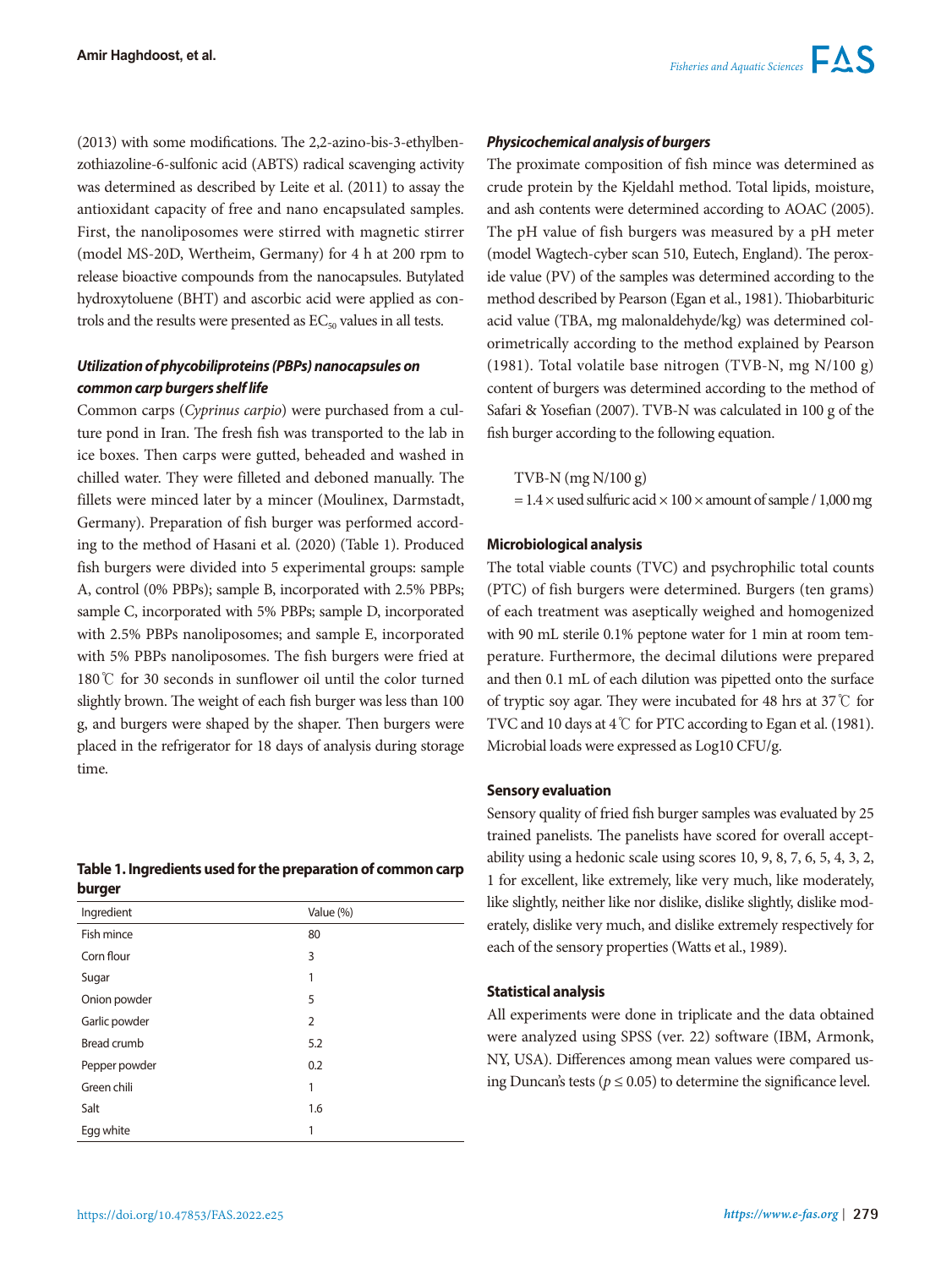# **Results and Discussion**

## **Particle size, polydispersity index (PDI), zeta potential and efficiency% (EE%)**

The mean diameter and polydispersity index (PDI) of the chitosan-coated nanoliposomes after the sonication process were 515.5 nm and 0.26, respectively (Fig. 2), which is in agreement with previous studies that found the size range of nanocapsules containing plant extracts (Savaghebi et al., 2019). The PDI of nanoliposomes was determined in the range from 0 to 1 so that values greater than 0.5 exhibits a broad dispersion of particle size (Hasani et al., 2018). The PDI of phycobiliprotein nanoliposomes was 0.26 which displayed the nanoliposomes had a uniform size distribution which is the result of a successful production of nanoliposome coated with chitosan. Zeta potential is one of the important factors in determining the physical stability of nanoparticles (Ojagh & Hasani, 2018). The obtained results showed that the surface charge of liposomes was 21.23 mV. Chitosan has a positive charge in acidic conditions due to the free amine groups. After the coating process, the ionic bonds between these groups and the surface of the liposome change the zeta potential from negative to positive. Liu & Park (2009) observed that coating the surface of liposomes with chitosan leads to surface hydrophilicity properties. The most important property of these lipid nanocarriers is the specific effect on target cells by coating with chitosan.

The EE% of the nanoliposomes presented the values 83.98  $\pm$  0.72 which clear that chitosan has a great ability to encapsulate bioactive compounds are found in the phenolic compounds. There are two parts, hydrophilic and hydrophobic in the structure of liposome, so that hydrophilic compounds in the aqueous environment inside the liposome and hydrophobic compounds are enclosed between two phospholipid layers. Therefore, two phospholipid layers act as a reservoir for bioactive compounds. Safari et al. (2020) used the maltodextrin and sodium caseinate as wall materials to nanoencapsulation of phycocyanin with the ratio of 4:1 (coating:core). Based on the results of this study, the encapsulation efficiency of phycocyanin nanocapsules was 48.70, which indicates the high efficiency of this process. The efficiency of the encapsulation process in the study was lower than the present study. The efficiency of the encapsulation technique is affected by the type of coating used, hydrophobic and hydrophilic properties and physicochemical parameters.

The encapsulation efficiency of lipid nanocarriers in the study of Seyed Yagoubi et al. (2017) was reported to be different from 37% to 69% with changes in the amount of fat and surfactant. They found that phycocyanin pigment due to its protein nature has a good emulsifying property that are effective in



**Fig. 2. Particle size, PDI, and of phycobiliproteins nanoliposome.** PDI, polydispersity index.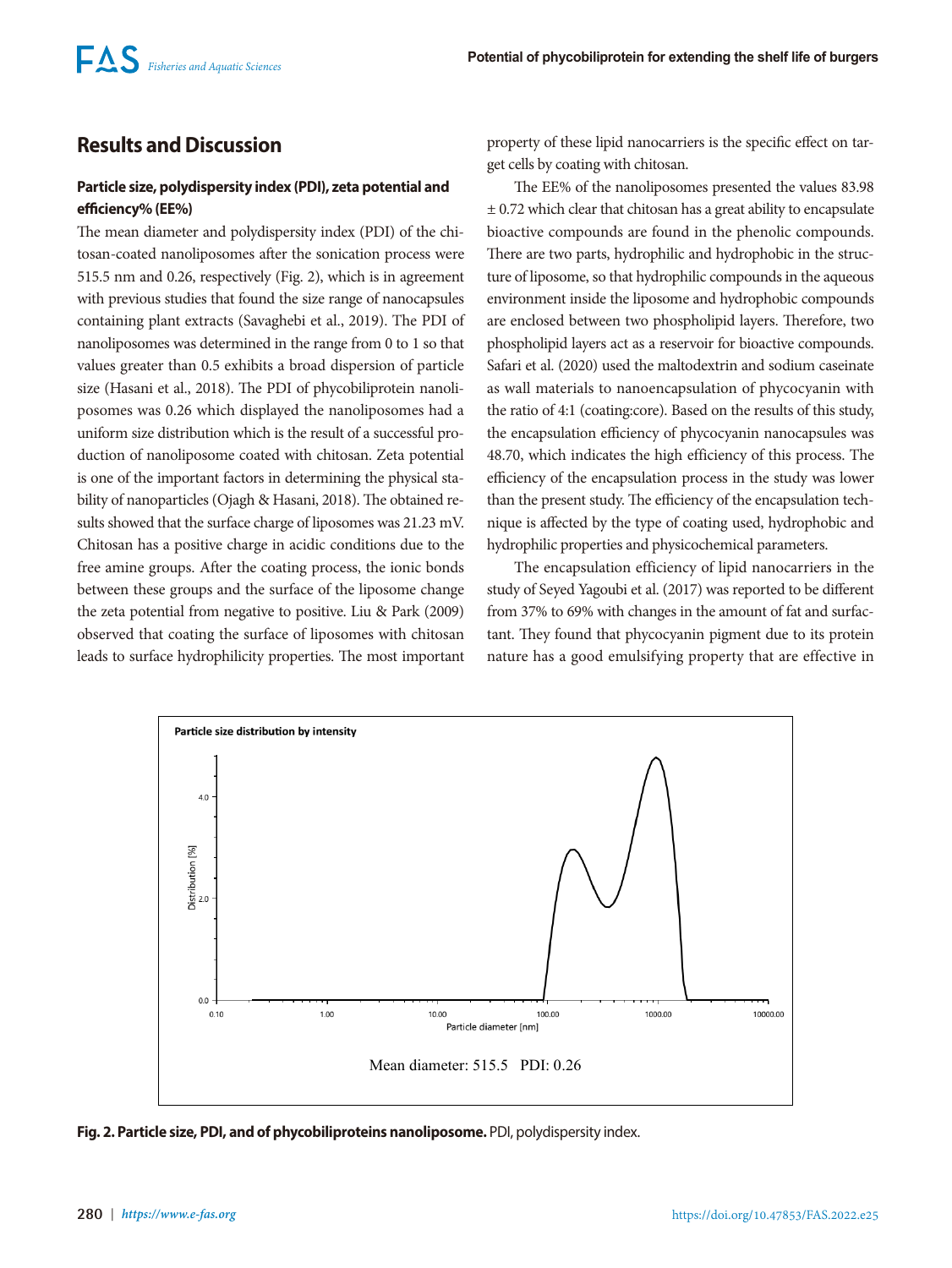stabilizing this pigment in the lipid network and increasing the efficiency of the coating.

# **Determination of the antioxidant activity of encapsulated and non-encapsulated phycobiliproteins (PBPs)**

In this research, the antioxidant properties of PBPs and encapsulated PBPs in nanoliposomes were also investigated. Table 2 shows the values of  $EC_{50}$  in encapsulated and nonencapsulated for DPPH', ABTS<sup>\*\*</sup> assessment. According to results, the free PBPs showed the lower  $EC_{50}$  (234.5  $\pm$  6.95 ppm) in the DPPH and ABTS test  $(317.13 \pm 7.46$  ppm) compared with liposomes without chitosan. Our findings showed that the antioxidant activity of PBPs increased by using chitosan in the liposomal system. Lower antioxidant activity of uncoated-nanoliposomes in comparison with free PBPs demonstrated that bioactive compounds PBPs are located within phospholipid bilayers. Also, Liu et al. (2018) findings presented a similar trend of antioxidant activity in liposomes. The encapsulated PBPs in coated liposomes with 1.5% chitosan had higher antioxidant activity than the other treatment. It can be related to the presence of chitosan in nanoliposomes with hydroxyl groups (OH) in their chemical structures which improve the antioxidant activity by donation of a free electron (hydrogen). It was reported that the chitosan acted as antioxidants by scavenging oxygen radicals such as hydroxyl, superoxide, alkyl as well as extremely stable DPPH radicals tested *in vitro* (Younes & Rinaudo, 2015).

## **Table 2. Antioxidant activity of PBPs and different formulations of nanoliposomes**

| Sample         | Nanoliposome | $EC_{50}$ (ppm)          |                                 |  |
|----------------|--------------|--------------------------|---------------------------------|--|
|                |              | <b>DPPH</b>              | <b>ABTS</b>                     |  |
| <b>PBPs</b>    |              | $234.5 \pm 6.95^{\circ}$ | $317.13 \pm 7.46^b$             |  |
| F1             | 0% CH        | $768.33 + 17.12a$        | $362.87 \pm 5.80^{\circ}$       |  |
| F <sub>2</sub> | 0.5% CH      | $227.6 \pm 6.77^{\circ}$ | $320.63 \pm 6.80^b$             |  |
| F <sub>3</sub> | 1% CH        | $193.63 + 2.63^c$        | $239.37 \pm 11.81$ <sup>c</sup> |  |
| F4             | 1.5% CH      | $81.27 + 1.40^d$         | $107.67 + 6.76^d$               |  |
| <b>BHT</b>     |              | $34.20 \pm 3.60^{\circ}$ | $87.47 \pm 2.40^{\circ}$        |  |
| Ascorbic acid  |              | $79.20 \pm 0.90^{\circ}$ | $108.03 \pm 3.42$ <sup>d</sup>  |  |

Values are mean  $\pm$  SD of three determinations.

a-e Small letters presented differences between treatments in each column.

# **Physicochemical analysis of common carp burgers during storage**

The yield of mince was  $60.30 \pm 1.3$ %, from fish and the initial moisture, protein, fat, and ash content of mince were reported  $73.29 \pm 0.67\%$ ,  $15.96 \pm 0.23\%$ ,  $3.13 \pm 0.02\%$ , and  $2.05 \pm 0.05\%$ , respectively. Similar results were reported from common carp (Abdulrahman et al, 2019) and freshwater fish species from the Serrasalmidae family (Rodrigues et al., 2020).

Algae polyphenol or pigments have been shown to successfully prevent lipid oxidation in marine products. Taghavi Takyar et al. (2019) evaluated the effects of ethanolic extracts of *Spirulina platensis* and *Chlorella vulgaris* on the decrease of lipid oxidation and increasing the shelf life of rainbow trout fillets at refrigerated storage. Differences in PV of common carp burgers during refrigeration storage are shown in Fig. 3. In this study, the peroxide contents in the treated samples with PBPs and encapsulated PBPs was significantly  $(p < 0.05)$  lower than the control during the storage. Biomass or powder of micro and macroalgae have been applied in seafood to improve the quality and extend the shelf-life by decreasing lipid oxidation and microbial growth (Ben Atitallah et al., 2019).

The results have shown that the incorporation of encapsulated PBPs in nanoliposomes had significantly improved the antioxidant potential of samples over 18 days. Chentir et al. (2019) found that utilization of phycocyanin extracted from *Arthrospira* sp. significantly enhanced the DPPH radical scavenging capacity of gelatin films and restricted the growth of Gram-positive and Gram-negative bacteria.

Variation in TBA values of different treatments during storage is presented in Fig. 4. As can be shown, the initial value of TBA was 0.2 mg MDA/kg, similar to the value reported for fish burgers by Hasani et al. (2020). The TBA values of the common carp burgers increased through the 18 days of storage, especially in the control samples which shows secondary lipid oxidation in the samples. Furthermore, the TBA value of the samples treated with PBPs was significantly lower than the control during the storage, indicating that the PBPs extracted from *Gracilaria gracilis* could be effective in preventing lipid oxidation. Also, samples incorporated with liposomal encapsulated PBPs showed significantly lower TBA content compared to the control and burgers treated with pure PBPs during the storage period ( $p \leq$ 0.05). This work found that burgers incorporated with 5% PBPs nanocapsules had the lowest PV and TBA  $(5.10 \text{ meqO})$ /kg fat and 0.53 mg/kg of sample) after 18 days of storage, respectively. This result may be related to the potential of encapsulation

DPPH, 1,1-diphenyl-2-picrylhydrazyl; ABTS, 2,2-azino-bis-3-ethylbenzothiazoline-6-sulfonic acid; PBPs, phycobiliproteins; F1, uncoated nanoliposomes; F2, nanoliposomes coated with 0.5% CH; F3, nanoliposomes coated with 1% CH; F4, nanoliposomes coated with 1.5% CH; BHT, butylated hydroxytoluene.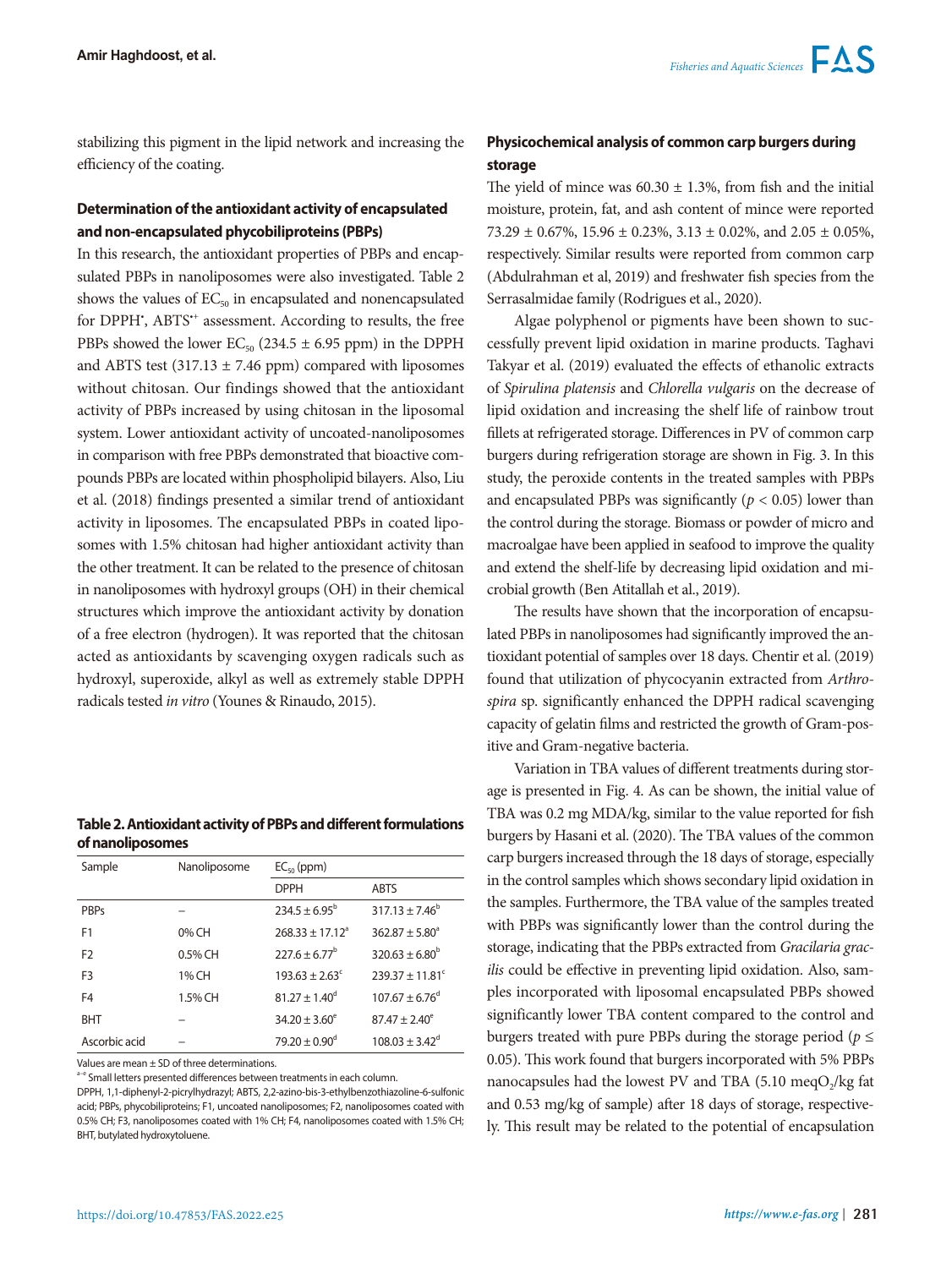

**Fig. 3. Changes in PV of common carp burgers with different formulations during 18 days of refrigerated storage.** <sup>A–D</sup> Capital letters in the same line indicate significant differences (*p* < 0.05) of storage. <sup>a–f</sup> Small letters in the same column indicate significant differences (*p* < 0.05) of treatment. PV, peroxide value, PBPs, phycobiliproteins.



**Fig. 4. Changes in TBA value of common carp burgers with different formulations during 18 days of refrigerated storage.**   $A-D$  Capital letters in the same line indicate significant differences ( $p < 0.05$ ) of storage.  $a-g$  Small letters in the same column indicate significant differences (*p* < 0.05) of treatment. TBA, thiobarbituric acid; PBPs, phycobiliproteins.

in the liposomal system to increase the antioxidant activity of PBPs during utilization on the fish burger by prolonging its availability and presence of chitosan as coating materials due to

the hydroxyl groups (OH) in their chemical structures that contribute strongly to the antioxidant activity by donation of a free electron (hydrogen) (Younes & Rinaudo, 2015).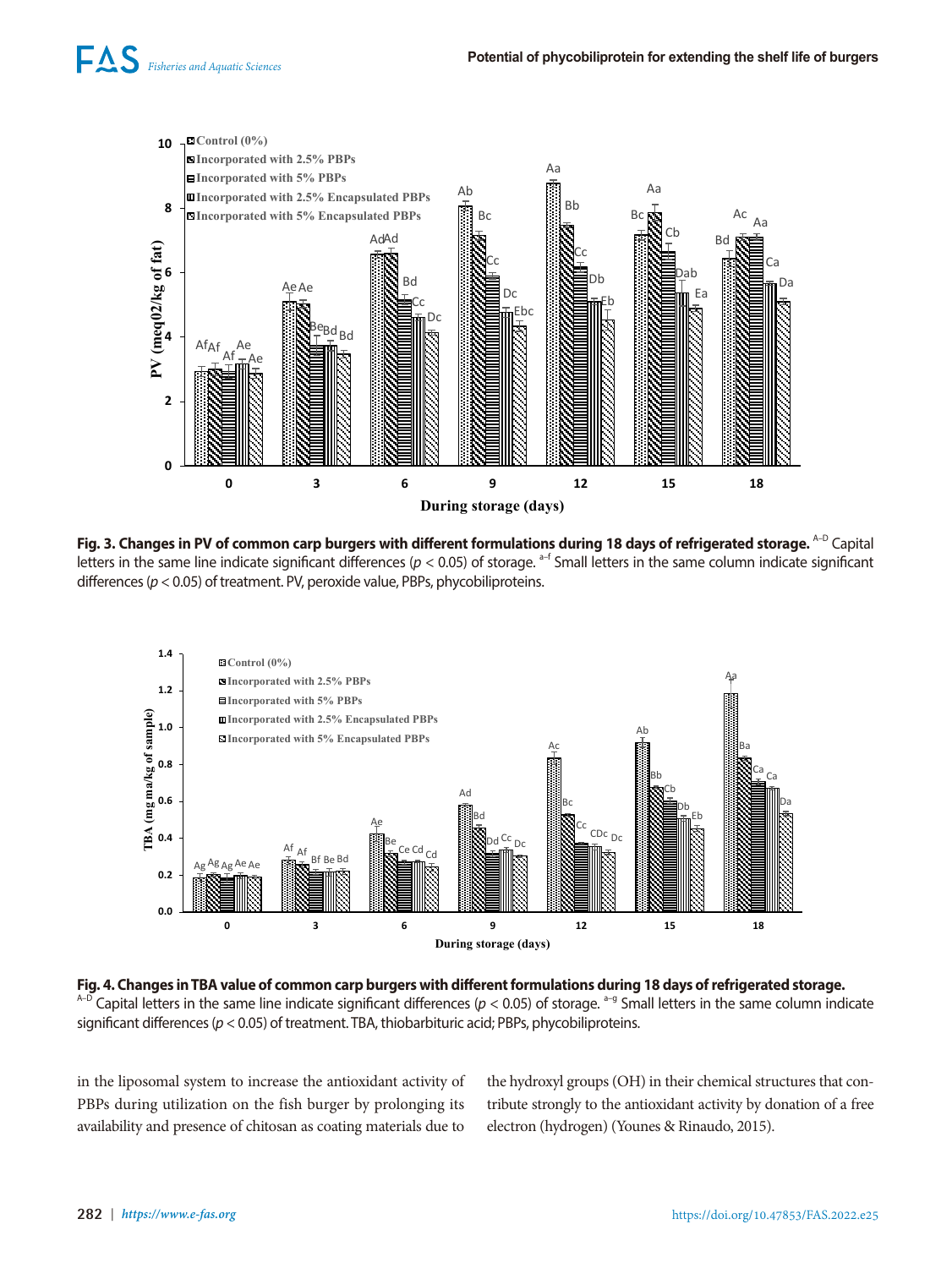Table 3 shows the effect of PBPs and encapsulated PBPs on the pH value of burgers. The pH of common carp burger increased from 6.77 to 7.97 in control, whereas in samples enriched with 2.5% PBPs, incorporated with 5% PBPs, incorporated with 2.5% and 5%. Encapsulated PBPs in nanoliposome the pH increased from 6.74 to 7.64, 6.67 to 7.62, 6.79 to 7.22, and 6.80 to 7.18, respectively. According to the results, samples incorporated with encapsulated PBPs significantly displayed a limited rate of increase in values than others over storage time. Our results explained that the use of PBPs and PBPs nanoli-

posome to burger formulation had a significant effect on inhibition of pH changes ( $p \leq 0.05$ ) according to the antibacterial and antioxidant effect of PBPs or synergistic effect of chitosan coating in nanoliposomal system on bacteria.

TVB-N is widely studied as an indicator of deterioration of fish products and determined the compounds containing ammonia and primary, secondary, and tertiary amines (Abdollahzadeh et al., 2014). As can be seen in Table 3, the initial TVB-N value of the common carp burgers was 2.92–3.05 mg/100 g in treatments which appeared the good quality of the fresh samples. The

**Table 3. Effect of PBPs and nanoencapsulated PBPs on the chemical and microbial changes of fish burgers during storage (4℃)**

| Variable   | Time        | <b>Treatment</b>               |                                       |                                     |                                             |                                           |
|------------|-------------|--------------------------------|---------------------------------------|-------------------------------------|---------------------------------------------|-------------------------------------------|
|            |             | Control (0%)                   | Incorporated with 2.5%<br><b>PBPs</b> | Incorporated with 5%<br><b>PBPs</b> | Incorporated with 2.5%<br>encapsulated PBPs | Incorporated with 5%<br>encapsulated PBPs |
| TVB-N      | $\mathbf 0$ | $3.03\pm0.07^{\text{Ag}}$      | $3.05 \pm 0.04^{Ag}$                  | $3.04 \pm 0.04^{Ag}$                | $3.03\pm0.7^{\text{Ag}}$                    | $2.92 \pm 0.02^{Ag}$                      |
|            | 3           | $4.43 \pm 0.04$ <sup>At</sup>  | $4.29 \pm 0.05$ <sup>Bf</sup>         | $4.18 \pm 0.08^{\rm cf}$            | $4.02 \pm 0.08^{Df}$                        | $3.92 \pm 0.02^{Df}$                      |
|            | 6           | $5.83 \pm 0.01^{Ae}$           | 5.71 $\pm$ 0.01 <sup>Ae</sup>         | $5.05 \pm 0.21^{\text{Be}}$         | $4.48 \pm 0.04$ <sup>Ce</sup>               | $4.40 \pm 0.02$ <sup>Ce</sup>             |
|            | 9           | $10.48 \pm 0.23$ <sup>Ad</sup> | $8.48 \pm 0.07^{8d}$                  | $7.72 \pm 0.09^{\text{Cd}}$         | $5.99\pm0.05^{\text{Dd}}$                   | $5.23\pm0.03^{\text{Ed}}$                 |
|            | 12          | $16.36 \pm 0.12^{Ac}$          | $9.26\pm0.06^{\text{Bc}}$             | $8.03 \pm 0.09^{\text{Cc}}$         | $6.98 \pm 0.10^{Dc}$                        | $6.38\pm0.05^{\text{Ec}}$                 |
|            | 15          | $20.66 \pm 0.20^{Ab}$          | $11.57 \pm 0.26^{8b}$                 | $9.62 \pm 0.20^{Cb}$                | $8.17\pm0.07^\text{Db}$                     | $7.50\pm0.03^{\text{Eb}}$                 |
|            | 18          | $30.34 \pm 1.09^{Aa}$          | $12.76 \pm 0.22$ <sup>Ba</sup>        | $10.48 \pm 0.23$ <sup>Ca</sup>      | $9.54 \pm 0.53$ <sup>Ca</sup>               | $8.34 \pm 0.09^{Da}$                      |
| pH         | 0           | $6.77 \pm 0.03^{ABe}$          | $6.74 \pm 0.04^{\rm Cf}$              | $6.67 \pm 0.03^{Df}$                | $6.79 \pm 0.02^{ABe}$                       | $6.80 \pm 0.02^{Ae}$                      |
|            | 3           | $6.83\pm0.03^{\text{Bf}}$      | $6.89 \pm 0.01^{Ae}$                  | $6.79 \pm 0.03^{8e}$                | $6.88 \pm 0.02$ <sup>Abd</sup>              | $6.89 \pm 0.02^{Ad}$                      |
|            | 6           | $6.73 \pm 0.03^{Ae}$           | $6.77 \pm 0.04$ <sup>Af</sup>         | $6.76 \pm 0.02^{Ae}$                | $6.78 \pm 0.01^{Ae}$                        | $6.78 \pm 0.02^{Ae}$                      |
|            | 9           | $7.12 \pm 0.02^{Ad}$           | $7.11 \pm 0.01^{Bd}$                  | $6.92 \pm 0.02^{\text{Cd}}$         | $6.82 \pm 0.02^{De}$                        | $6.79 \pm 0.03$ <sup>Ee</sup>             |
|            | 12          | $7.42 \pm 0.01^{Ac}$           | $7.25 \pm 0.01^{Bc}$                  | $7.25 \pm 0.03^{Bc}$                | $7.02 \pm 0.07^{\text{Cc}}$                 | $6.97 \pm 0.03^{\text{Cc}}$               |
|            | 15          | $7.78 \pm 0.02^{Ab}$           | $7.72 \pm 0.02^{8a}$                  | $7.72 \pm 0.02^{8b}$                | $7.17 \pm 0.01^{\text{cb}}$                 | $7.12 \pm 0.01^{Db}$                      |
|            | 18          | $7.97 \pm 0.03^{Aa}$           | $7.64\pm0.03^{\text{Bb}}$             | $7.62\pm0.01^{\text{Ba}}$           | $7.22 \pm 0.02$ <sup>Ca</sup>               | $7.18 \pm 0.01^{Da}$                      |
| <b>TVC</b> | 0           | $3.07 \pm 0.24^{Ag}$           | $2.79 \pm 0.07^{Bg}$                  | $2.55 \pm 0.09^{BCg}$               | $2.36 \pm 0.14^{\rm Cf}$                    | $2.07 \pm 0.12^{De}$                      |
|            | 3           | $4.24 \pm 0.02$ <sup>Af</sup>  | $3.65 \pm 0.06$ <sup>Bf</sup>         | $3.22 \pm 0.02^{\rm Cf}$            | $3.11 \pm 0.02^{De}$                        | $2.75 \pm 0.05^{Ed}$                      |
|            | 6           | $5.86 \pm 0.03^{Ae}$           | $4.96 \pm 0.05^{8e}$                  | $3.91 \pm 0.18$ <sup>Ce</sup>       | $3.66 \pm 0.14^{Dd}$                        | $2.97 \pm 0.06^{\rm Ecd}$                 |
|            | 9           | $6.77 \pm 0.03$ <sup>Ad</sup>  | $5.95 \pm 0.22^{8d}$                  | $4.33 \pm 0.03^{\text{Cd}}$         | $4.02 \pm 0.09^{Dc}$                        | $3.21 \pm 0.01^{Ed}$                      |
|            | 12          | $7.78 \pm 0.01^{Ac}$           | $6.60 \pm 0.17^{Bc}$                  | $5.50 \pm 0.35$ <sup>Cc</sup>       | $5.18 \pm 0.03^{Cb}$                        | $4.14 \pm 0.05^{Dc}$                      |
|            | 15          | $8\pm0.11^{\text{Ab}}$         | $7.33\pm0.03^{\text{Bb}}$             | $6.28 \pm 0.20$ <sup>Cb</sup>       | $5.85 \pm 0.08^{Da}$                        | $5 \pm 0.26$ <sup>Eb</sup>                |
|            | 18          | $8.37 \pm 0.05^{Aa}$           | $7.73 \pm 0.29^{8a}$                  | $6.80 \pm 0.09$ <sup>Ca</sup>       | 5.97 ± $0.5^{Da}$                           | $5.42\pm0.25^{\text{Ea}}$                 |
| PTC        | 0           | $2.72 \pm 0.10^{Af}$           | $2.55 \pm 0.05$ <sup>Bf</sup>         | $2.45 \pm 0.05^{Bg}$                | $2.43 \pm 0.06^{Bg}$                        | $2.23 \pm 0.06^{\text{C}f}$               |
|            | 3           | $3.80 \pm 0.05^{Ae}$           | $3.43 \pm 0.06^{8e}$                  | $3.17 \pm 0.05$ <sup>Cf</sup>       | $2.95 \pm 0.05^{Df}$                        | $2.80 \pm 0.05$ <sup>Ee</sup>             |
|            | 6           | $4.87 \pm 0.03$ <sup>Ad</sup>  | $3.97 \pm 0.06^{8d}$                  | $3.45 \pm 0.05^{\text{Ce}}$         | $3.32 \pm 0.03^{De}$                        | $3.02 \pm 0.13$ <sup>Ee</sup>             |
|            | 9           | $5.62\pm0.34^{\text{Ac}}$      | $4.85 \pm 0.05^{Bc}$                  | $4.10 \pm 0.26^{\rm Cd}$            | $4\pm0.20^{\text{Cd}}$                      | $3.33 \pm 0.29^{Dd}$                      |
|            | 12          | $6.93 \pm 0.13^{Ab}$           | $6.57 \pm 0.51^{Ab}$                  | $5.47 \pm 0.12^{Bc}$                | $4.93 \pm 0.15^{\text{Cc}}$                 | $4.17 \pm 0.15^{Dc}$                      |
|            | 15          | $7.67 \pm 0.15^{Aa}$           | $7.15 \pm 0.13^{Ba}$                  | $5.93\pm0.15^{\text{Cb}}$           | $5.28 \pm 0.08^{Db}$                        | $4.78\pm0.08^\text{Eb}$                   |
|            | 18          | $7.92 \pm 0.08$ <sup>Aa</sup>  | $7.33 \pm 0.06^{8a}$                  | $6.53 \pm 0.21$ <sup>Ca</sup>       | $5.88 \pm 0.10^{Da}$                        | $5.75 \pm 0.05^{Da}$                      |

Values are mean ± SD of three determinations.

Means bearing different superscripts in the same row<sup>A-E</sup> and the same column<sup>a-g</sup> are significantly different ( $p < 0.05$ ).

PBPs, phycobiliproteins; TVB-N, total volatile basic nitrogen; TVC, total viable counts; PTC, psychrotrophic bacterial counts.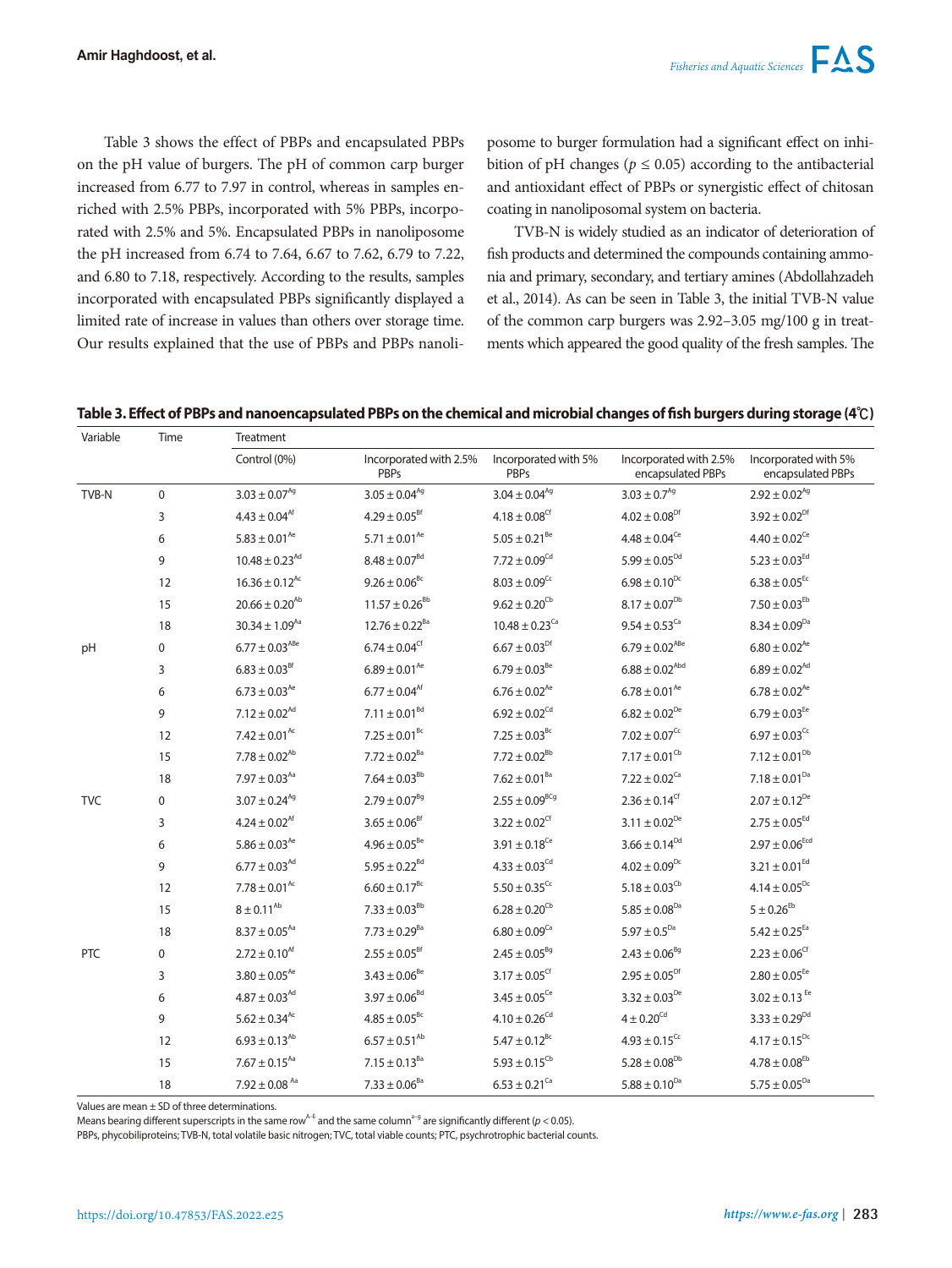TVB-N content increased with prolonging the time of storage for all samples. It was caused by the action of bacteria in the fish muscular tissue that produces ammonia, trimethylamine, and dimethylamine (Raeisi et al., 2019). However, TVB-N values of the samples treated with PBPs were significantly lower than the control during the refrigerated storage ( $p \le 0.05$ ). Our data are in agreement with Hasani et al. (2020) who observed an increase in TVB-N contents from 8.23 to 13.63 mg/100 g in fish burgers stored at 4℃. The lowest TVB-N values in burgers incorporated with 5% PBPs nanoliposome may be related to the antioxidant and antimicrobial activity of algae bioactive compounds and chitosan used as a coating in encapsulation. Gortzi et al. (2006) also displayed that the antimicrobial properties of *Origanumdic tamnus* extracts after encapsulation in liposome were higher than those of the pure extracts form.

#### **TVC and PTC of burgers**

The differences in TVC with the storage time for the control and treated common carp burgers are presented in Table 3. The initial TVC of the produced burgers was low (3.07 Log10 CFU/g), determining the high quality of fish mince used in this experiment and control of hygienic principles of fish processing (ICMSF, 1986). Bacterial load depends on several factors such as manipulation during fillet preparation and processing, contamination of used equipment, and the health of people involved in the work.

Total viable count of the control and burgers incorporated with pure PBPs (2.5%, 5%) and PBPs nanoliposome (2.5%, 5%) increased slowly and reached 8.37, 7.73, 6.80, 5.97, and 5.42 Log10 CFU/g for, respectively, at the end of storage time. According to the results, all burgers treated with different percent of pure PBPs and PBPs nanoliposome significantly inhibited the growth of mesophilic bacteria in burgers in comparison with the control samples during the refrigerated storage. The lower TVC and TPC observed in samples treated with PBPs derived from *Gracilaria gracilis* may be related to the antibacterial activity of the pure PBPs and liposomal system coated by chitosan as an antimicrobial bioactive compound toward the growth of bacteria in treated burgers. Our results demonstrated that burgers incorporated with 5% nanoliposome had the lowest PTC and TVC values at the end of storage. The results showed that the nano-encapsulated PBPs using chitosan as coating had significant differences with the free PBPs in terms of the bacterial values to the presence of chitosan in the formulation. Many studies have found that chitosan has an important antimicrobial activity. The improvement of the antimicrobial properties of bioactive natural extract, when encapsulated into liposomal delivery systems, was also reported by previous studies (Donsì et al., 2011; Gortzi et al., 2006).

#### **Sensory evaluation**

The results of the overall acceptability scores are given in Table 4. The sensory evaluation demonstrated that scores had a significant decrease in all samples during the storage at refrigerated temperature, and the results also prove that the sensory scores decreased significantly with increasing chemical spoilage (*p*  $\leq$  0.05). The acceptability scores of burgers incorporated with 5% encapsulated PBPs were higher than other samples. The

## **Table 4. Changes in the overall acceptability scores of common carp burgers with different formulations during 18 days of refrigerated storage**

| <b>Time</b><br>Treatment |                               |                                       |                                     |                                             |                                           |  |
|--------------------------|-------------------------------|---------------------------------------|-------------------------------------|---------------------------------------------|-------------------------------------------|--|
|                          | Control (0%)                  | Incorporated with 2.5%<br><b>PBPs</b> | Incorporated with 5%<br><b>PBPs</b> | Incorporated with 2.5%<br>encapsulated PBPs | Incorporated with 5%<br>encapsulated PBPs |  |
| $\mathbf{0}$             | $9.33 \pm 0.58$ <sup>Aa</sup> | $9.67 \pm 0.58$ <sup>Aa</sup>         | $9.00 \pm 0.00^{Aa}$                | $9.33 \pm 0.58$ <sup>Aa</sup>               | $9.67 \pm 0.58$ <sup>Aa</sup>             |  |
| 3                        | $7.67 \pm 0.58^{Ab}$          | $7.67 \pm 0.58^{Ab}$                  | $7.33 \pm 0.58$ <sup>Ab</sup>       | $8.00 \pm 0.00^{Ab}$                        | $7.67 \pm 0.58$ <sup>Ab</sup>             |  |
| 6                        | $5.33 \pm 0.58$ <sup>Ac</sup> | $5.33 \pm 0.58$ <sup>Ac</sup>         | $5.67 \pm 0.58$ <sup>Ac</sup>       | $6.33 \pm 0.58$ <sup>Ac</sup>               | $6.67 \pm 0.58^{Ab}$                      |  |
| 9                        | $3.67 \pm 0.58^{\text{Cd}}$   | $4.67 \pm 0.58$ <sup>BCc</sup>        | $4.67 \pm 0.58^{BCd}$               | $5.67 \pm 0.58^{ABC}$                       | $6.67 \pm 0.58^{Ab}$                      |  |
| 12                       | $2.67 \pm 0.58^{De}$          | $3.67 \pm 0.58^{\text{Cd}}$           | $4.00 \pm 0.00$ <sup>BCde</sup>     | $4.67 \pm 0.58^{\text{ABd}}$                | 5.33 $\pm$ 0.58 <sup>Ac</sup>             |  |
| 15                       | $1.33 \pm 0.58$ <sup>Df</sup> | $3.00\pm0.00^{\text{Cd}}$             | $3.67 \pm 0.58$ <sup>BCe</sup>      | $4.33 \pm 0.58$ <sup>ABd</sup>              | $4.67 \pm 0.58$ <sup>Acd</sup>            |  |
| 18                       | $1.00 \pm 0.00^{Df}$          | $1.67 \pm 0.58^{\text{CDe}}$          | $2.33 \pm 0.58$ <sup>BCf</sup>      | $3.33 \pm 0.58$ <sup>ABe</sup>              | $4.00 \pm 1.00^{Ad}$                      |  |

Values are mean  $\pm$  SD.<br><sup>A-D</sup> Capital letters in the same line indicate significant differences ( $p < 0.05$ ) of treatment.

 $a-f$  Small letters in the same column indicate significant differences ( $p < 0.05$ ) in storage.

PBPs, phycobiliproteins.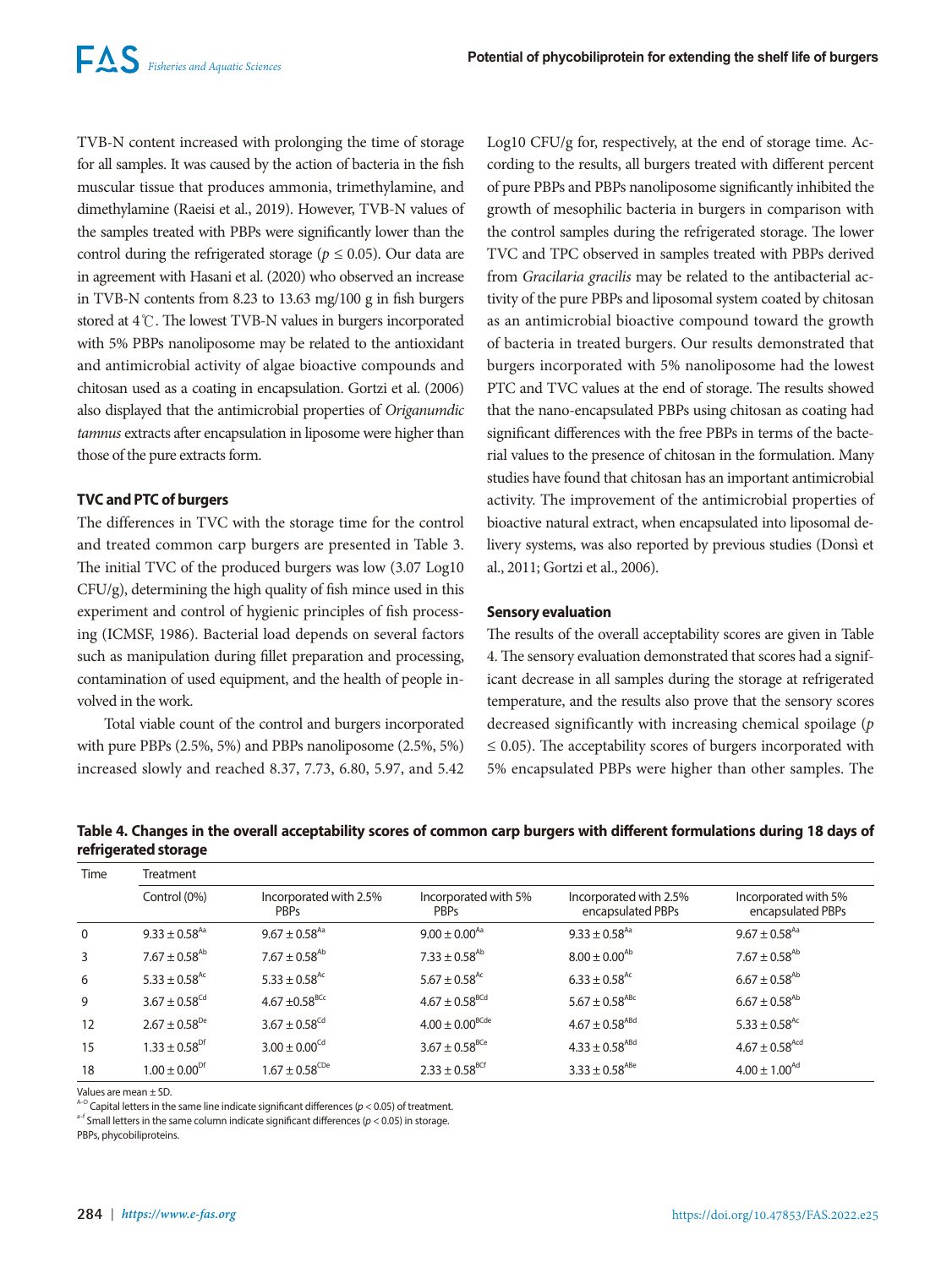sensory scores of burgers containing pure PBPs and nanoliposome compared to the control sample showed that the addition of encapsulated and non-encapsulated PBPs could maintain quality of treated burgers without negative effects on odor, color and texture of samples. The results of the sensory evaluation have also shown that samples treated with nanoliposomes were moderately higher in sensory properties than samples treated with non-encapsulated PBPs which matched with chemical properties related to antioxidant and antibacterial properties of the algae phycobiliproteins.

# **Conclusion**

The effect of pure and encapsulated PBPs in nanoliposome in the quality of common carp burgers and the improvement of its antioxidant and antimicrobial properties during refrigerated storage of the burgers were studied. According to chemical, microbial and sensory evaluation burgers treated with 5% nanoliposome containing PBPs with chitosan coating showed lower oxidative spoilage and microbial deterioration during 18 days storage without any significant loss of overall acceptability in comparison with the control and treatment with pure PBPs. In general, the results of the present study proved that the use of PBPs nanoliposome due to the antioxidant, antimicrobial, structural and chemical properties can be a suitable strategy to produce a functional food.

## **Competing interests**

No potential conflict of interest relevant to this article was reported.

## **Funding sources**

Not applicable.

## **Acknowledgements**

Not applicable.

## **Availability of data and materials**

Upon reasonable request, the datasets of this study can be available from the corresponding author.

## **Ethics approval and consent to participate**

This article does not require IRB/IACUC approval because there are no human and animal participants.

#### **ORCID**

| Amir Haghdoost |
|----------------|
| Leila Golestan |
| Maryam Hasani  |

https://orcid.org/0000-0002-3528-5486 https://orcid.org/0000-0003-3890-7495 https://orcid.org/0000-0003-1090-5332

# **References**

- Abdollahzadeh E, Rezaei M, Hosseini H. Antibacterial activity of plant essential oils and extracts: the role of thyme essential oil, nisin, and their combination to control *Listeria monocytogenes* inoculated in minced fish meat. Food Control. 2014;35:177-83.
- Abdulrahman NM, Abdullah Rasool B, Paruğ Ş. Comparıson study of proximate analysis of common carp (*Cyprinus carpio* L.) fish meet reared in earthen ponds in Ranya (North of Iraq). Iraqi J Sci Technol. 2019;10:80-8.
- Association of Official Analytical Chemists [AOAC]. Association of official analytical chemists. 18th ed. Gaithersburg, MD: AOAC International; 2005.
- Avadí A, Fréon P. A set of sustainability performance indicators for seafood: direct human consumption products from Peruvian *anchoveta* fisheries and freshwater aquaculture. Ecol Indic. 2015;48:518-32.
- Ben Atitallah A, Barkallah M, Hentati F, Dammak M, Ben Hlima H, Fendri I, et al. Physicochemical, textural, antioxidant and sensory characteristics of microalgae-fortified canned fish burgers prepared from minced flesh of common barbel (*Barbus barbus*). Food Biosci. 2019;30:100417.
- Chentir I, Kchaou H, Hamdi M, Jridi M, Li S, Doumandji A, et al. Biofunctional gelatin-based films incorporated with food grade phycocyanin extracted from the Saharian cyanobacterium *Arthrospira* sp. Food Hydrocoll. 2019;89:715-25.
- Donsì F, Annunziata M, Sessa M, Ferrari G. Nanoencapsulation of essential oils to enhance their antimicrobial activity in foods. LWT-Food Sci Technol. 2011;44:1908-14.
- Egan H, Kirk RS, Sawyer R. Pearson's chemical analysis of foods. 8th ed. Edinburgh: Churchill Livingstone; 1981. p. 591.
- Fang Z, Bhandari B. Encapsulation of polyphenols–a review. Trends Food Sci Technol. 2010;21:510-23.
- Fathi M, Varshosaz J, Mohebbi M, Shahidi F. Hesperetin-loaded solid lipid nanoparticles and nanostructure lipid carriers for food fortification: preparation, characterization, and modeling. Food Bioprocess Technol. 2013;6:1464-75.
- Fernandez-Rojas B, Hernández-Juárez J, Pedraza-Chaverri J. Nutraceutical properties of phycocyanin. J Funct Foods.